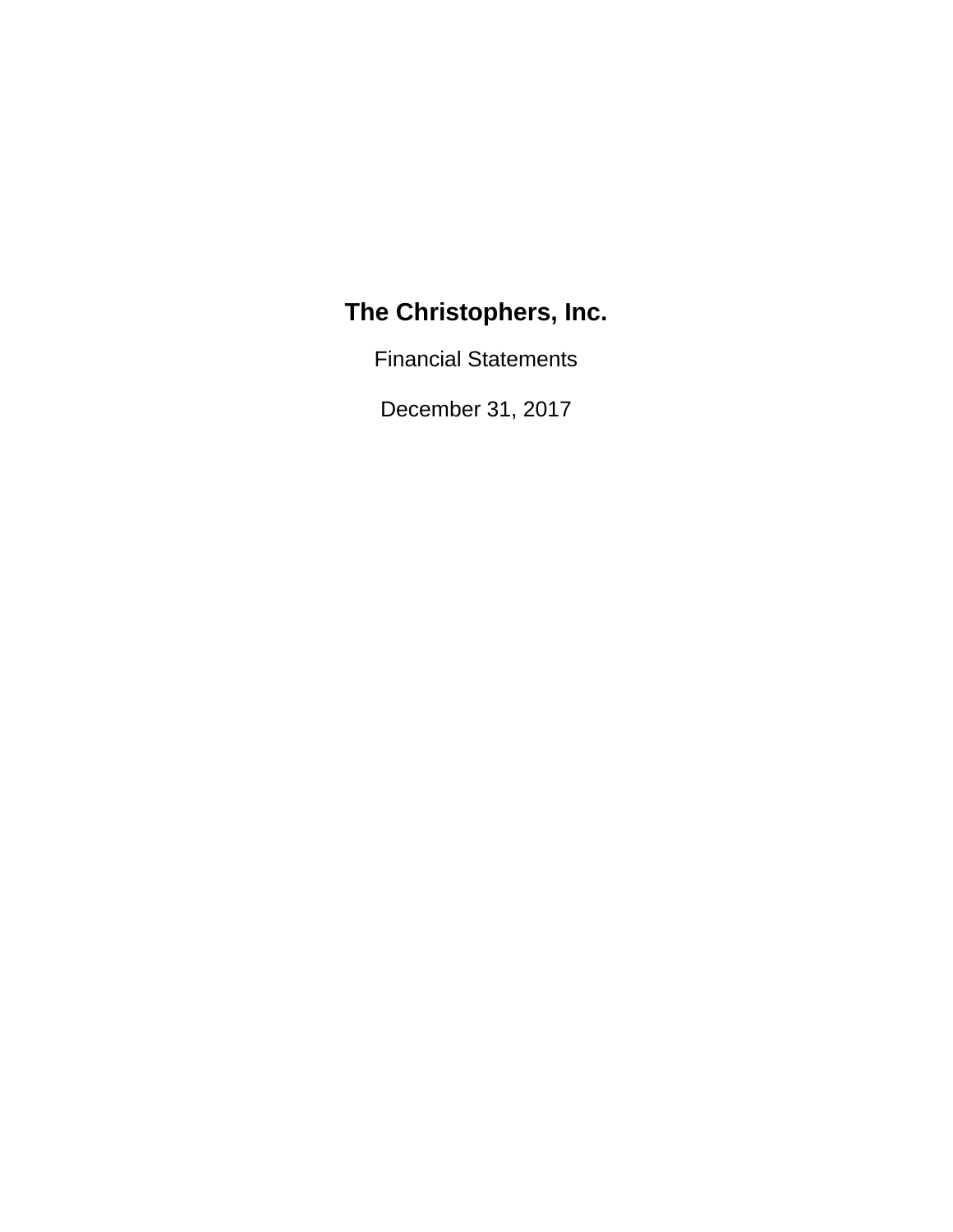

**Independent Auditors' Report** 

**Board of Directors The Christophers, Inc.** 

We have audited the accompanying financial statements of The Christophers, Inc., which comprise the statement of financial position as of December 31, 2017, and the related statements of activities, functional expense and cash flows for the year then ended, and the related notes to the financial statements.

## *Management's Responsibility for the Financial Statements*

Management is responsible for the preparation and fair presentation of these financial statements in accordance with accounting principles generally accepted in the United States of America; this includes the design, implementation, and maintenance of internal control relevant to the preparation and fair presentation of financial statements that are free from material misstatement, whether due to fraud or error.

## *Auditors' Responsibility*

Our responsibility is to express an opinion on these financial statements based on our audit. We conducted our audit in accordance with auditing standards generally accepted in the United States of America. Those standards require that we plan and perform the audit to obtain reasonable assurance about whether the financial statements are free from material misstatement.

An audit involves performing procedures to obtain audit evidence about the amounts and disclosures in the financial statements. The procedures selected depend on the auditors' judgment, including the assessment of the risks of material misstatement of the financial statements, whether due to fraud or error. In making those risk assessments, the auditor considers internal control relevant to the entity's preparation and fair presentation of the financial statements in order to design audit procedures that are appropriate in the circumstances, but not for the purpose of expressing an opinion on the effectiveness of the entity's internal control. Accordingly, we express no such opinion. An audit also includes evaluating the appropriateness of accounting policies used and the reasonableness of significant accounting estimates made by management, as well as evaluating the overall presentation of the financial statements.

We believe that the audit evidence we have obtained is sufficient and appropriate to provide a basis for our audit opinion.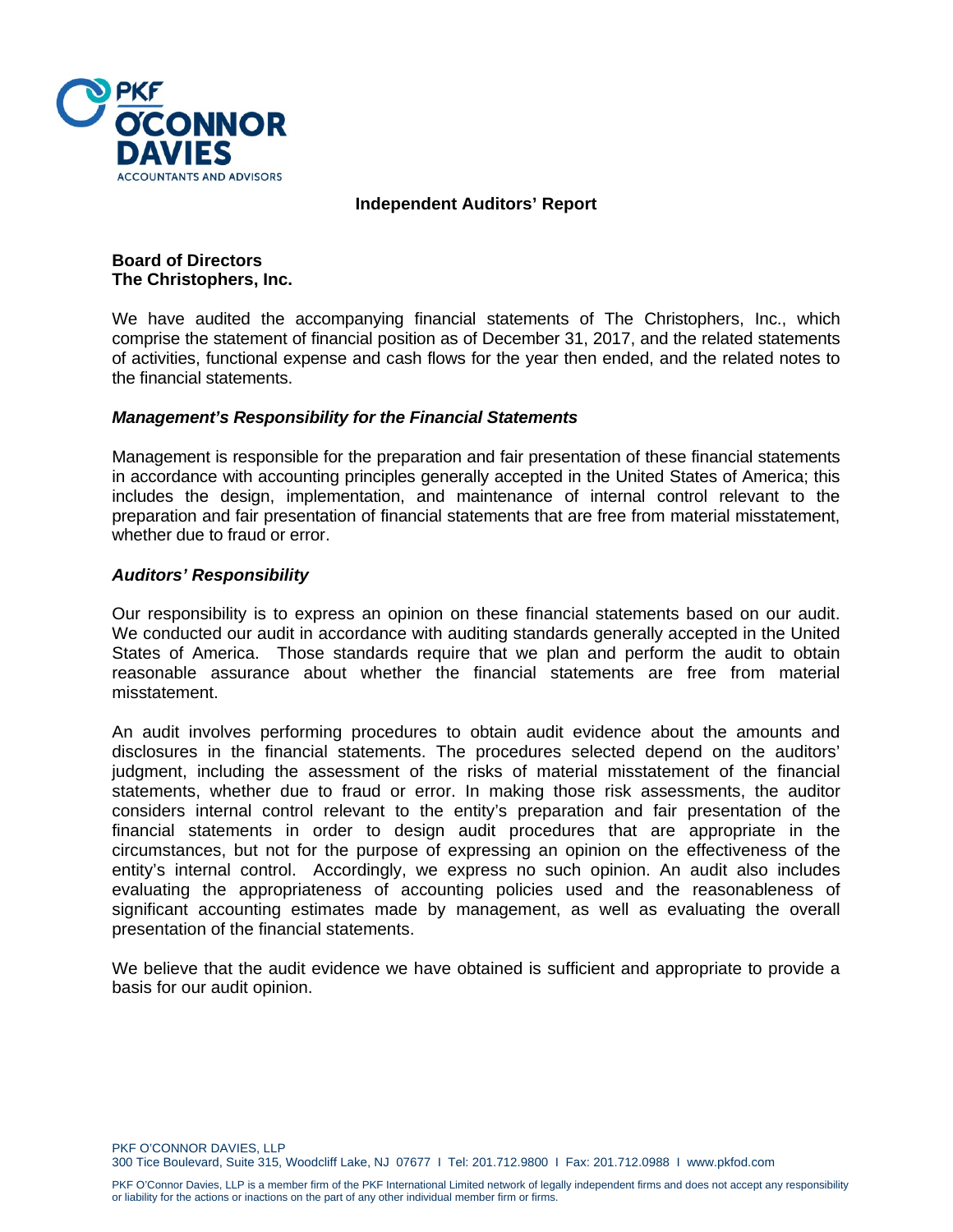**Board of Directors The Christophers, Inc.**  Page 2

## *Opinion*

In our opinion, the financial statements referred to above present fairly, in all material respects, the financial position of The Christophers, Inc. as of December 31, 2017, and the changes in its net assets and its cash flows for the year then ended in accordance with accounting principles generally accepted in the United States of America.

## *Report on Summarized Comparative Information*

We have previously audited The Christophers, Inc.'s December 31, 2016 financial statements, and we expressed an unmodified audit opinion on those financial statements in our report dated October 26, 2017. In our opinion, the summarized comparative information presented herein as of and for the year ended December 31, 2016, is consistent, in all material respects, with the audited financial statements from which it has been derived.

PKF O'Connor Davies, LLP

October 30, 2018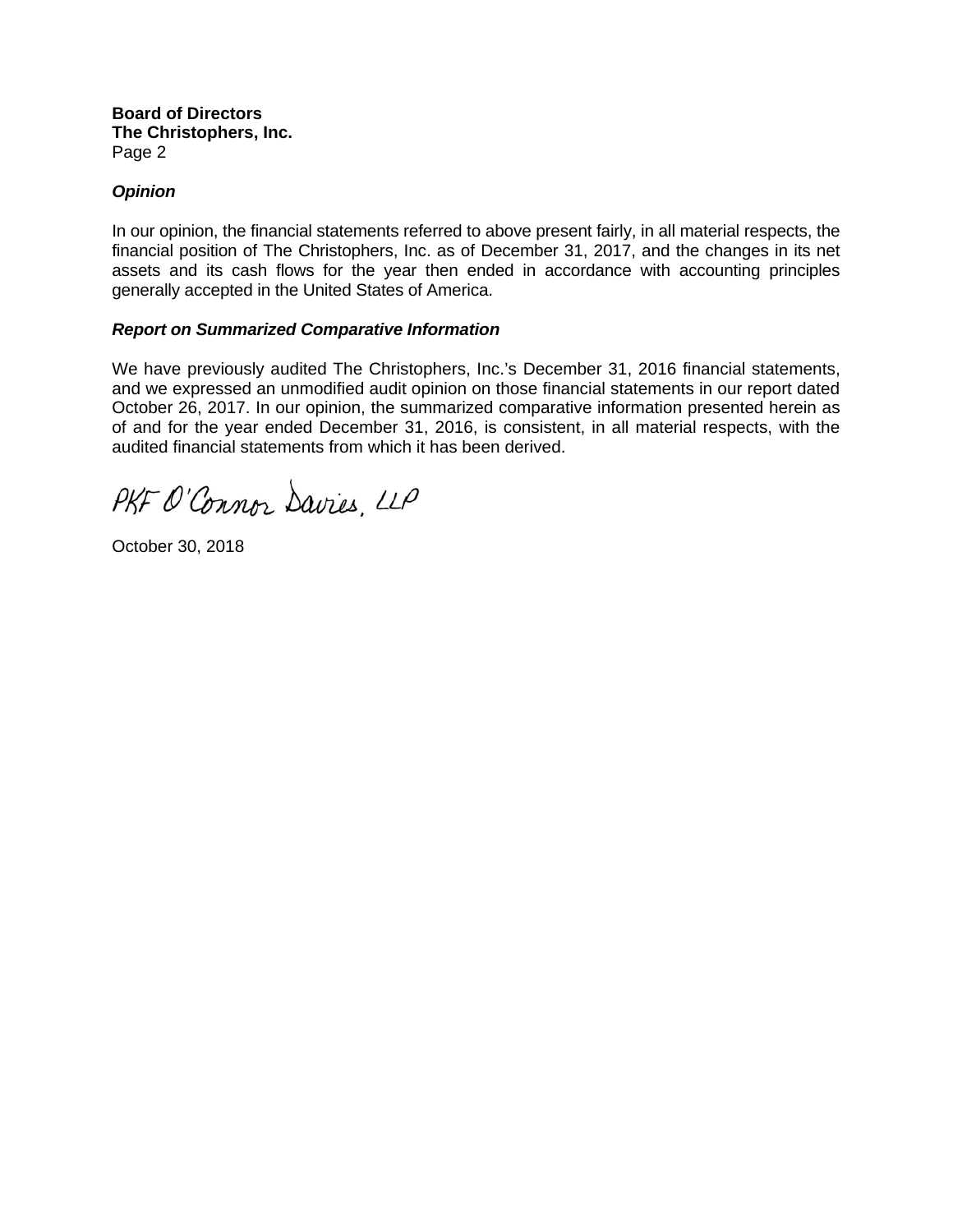## Statement of Financial Position December 31, 2017 (with comparative amounts for December 31, 2016)

|                                                                                                                                        | 2017                                | 2016                                |
|----------------------------------------------------------------------------------------------------------------------------------------|-------------------------------------|-------------------------------------|
| <b>ASSETS</b>                                                                                                                          |                                     |                                     |
| Cash                                                                                                                                   | \$<br>75,027                        | \$<br>78,771                        |
| Pledges receivable, net                                                                                                                | 523,123                             | 607,429                             |
| Investments                                                                                                                            | 6,321,637                           | 6,377,020                           |
| Security deposit                                                                                                                       | 39,900                              | 39,900                              |
| Restricted beneficial interest in a trust                                                                                              | 55,566                              | 52,507                              |
| Property and equipment, net                                                                                                            | 17,537                              | 21,295                              |
| Deferred lease costs                                                                                                                   | 285,383                             | 361,485                             |
| Other assets                                                                                                                           | 21,358                              | 11,643                              |
|                                                                                                                                        | 7,339,531<br>S                      | 7,550,050<br>S.                     |
| <b>LIABILITIES AND NET ASSETS</b><br>Liabilities<br>Accounts payable and accrued expenses<br>Deferred rent<br><b>Total Liabilities</b> | \$<br>139,669<br>170,481<br>310,150 | \$<br>138,296<br>207,453<br>345,749 |
| <b>Net Assets</b>                                                                                                                      |                                     |                                     |
| Unrestricted                                                                                                                           | 6,973,815                           | 7,151,794                           |
| Permanently restricted                                                                                                                 | 55,566                              | 52,507                              |
| <b>Total Net Assets</b>                                                                                                                | 7,029,381                           | 7,204,301                           |
|                                                                                                                                        | 7,339,531<br>\$                     | 7,550,050<br>\$                     |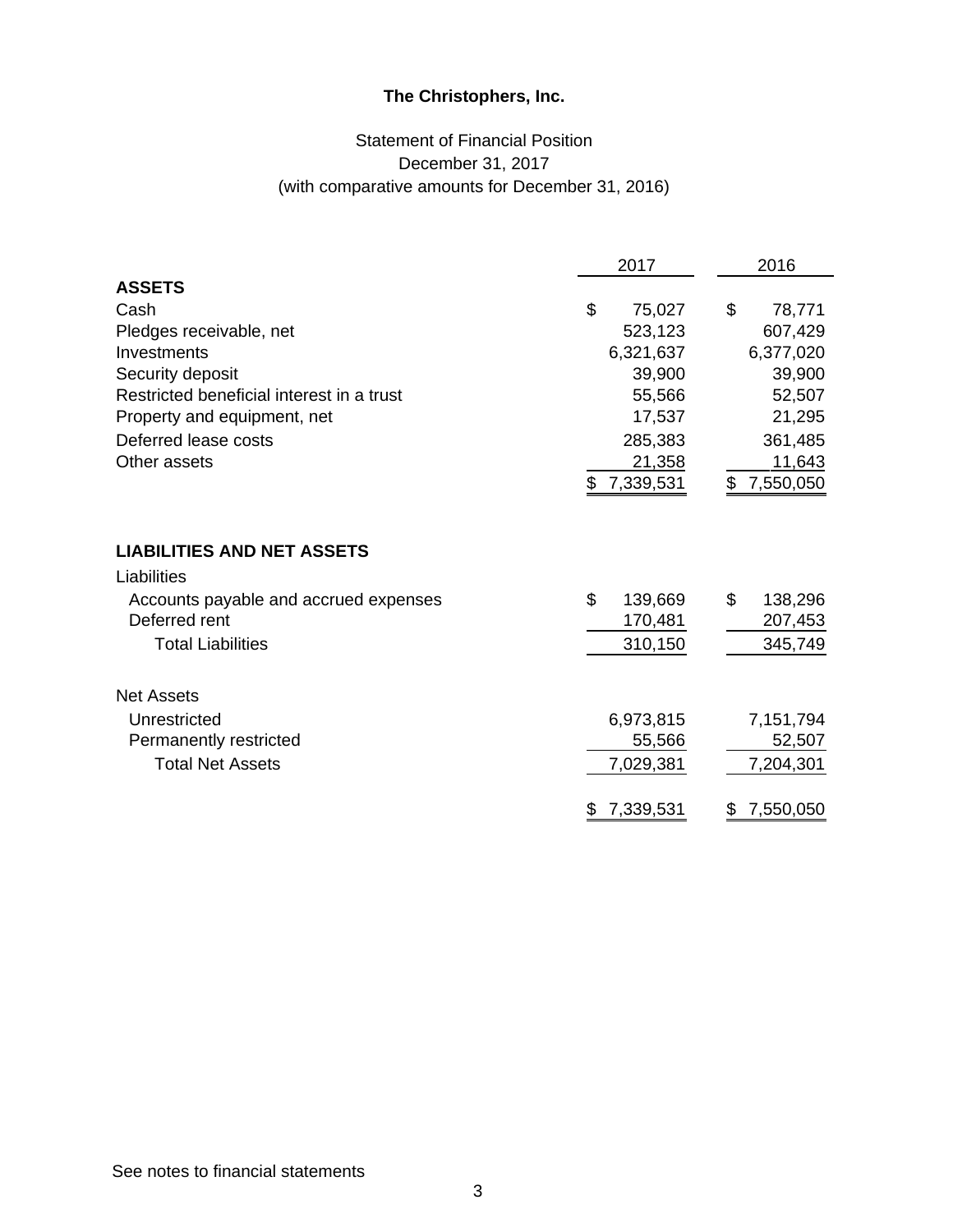#### Statement of Activities Year Ended December 31, 2017 (with summarized comparative totals for the year ended December 31, 2016)

|                                          |               | Permanently  | Total         |               |
|------------------------------------------|---------------|--------------|---------------|---------------|
|                                          | Unrestricted  | Restricted   | 2017          | 2016          |
| <b>SUPPORT</b>                           |               |              |               |               |
| Contributions and gifts                  | \$<br>549,406 | \$           | 549,406<br>\$ | \$<br>570,876 |
| In-kind contributions                    | 46,460        |              | 46,460        | 46,553        |
| Legacies and bequests                    | 279,923       |              | 279,923       | 390,656       |
| Foundations                              | 18,650        |              | 18,650        | 11,500        |
| <b>Total Support</b>                     | 894,439       |              | 894,439       | 1,019,585     |
| <b>REVENUE</b>                           |               |              |               |               |
| Books, calendars, news notes and other   | 84,204        |              | 84,204        | 72,800        |
| Dividend and interest income, net        | 66,125        |              | 66,125        | 60,085        |
| Gain on investments                      | 353,638       |              | 353,638       | 81,260        |
| <b>Total Revenue</b>                     | 503,967       |              | 503,967       | 214,145       |
| <b>Total Support and Revenue</b>         | 1,398,406     |              | 1,398,406     | 1,233,730     |
| <b>EXPENSES</b>                          |               |              |               |               |
| Program services                         | 1,358,328     |              | 1,358,328     | 1,357,329     |
| Management and general                   | 159,113       |              | 159,113       | 169,607       |
| Fundraising                              | 58,944        |              | 58,944        | 62,560        |
| <b>Total Operating Expenses</b>          | 1,576,385     |              | 1,576,385     | 1,589,496     |
| Change in Net Assets Before Change in    |               |              |               |               |
| <b>Beneficial Interests in Trusts</b>    | (177, 979)    |              | (177, 979)    | (355, 766)    |
| Change in beneficial interests in trusts |               | 3,059        | 3,059         | (597)         |
| Change in Net Assets                     | (177, 979)    | 3,059        | (174, 920)    | (356, 363)    |
| <b>NET ASSETS</b>                        |               |              |               |               |
| Beginning of year                        | 7,151,794     | 52,507       | 7,204,301     | 7,560,664     |
| End of year                              | \$6,973,815   | 55,566<br>\$ | \$7,029,381   | \$7,204,301   |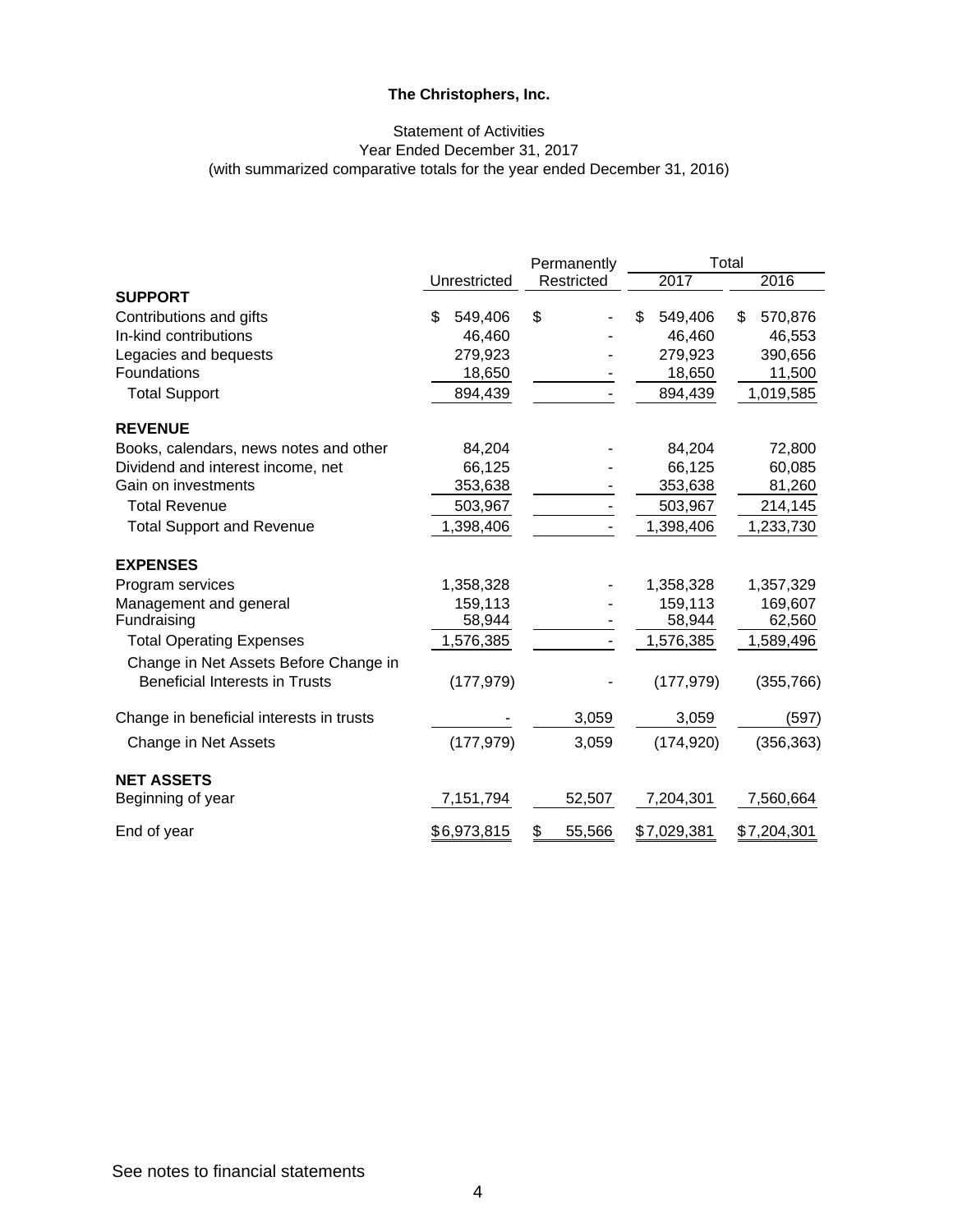#### Statement of Functional Expenses Year Ended December 31, 2017 (with summarized totals for the year ended December 31, 2016)

|                                            | <b>Program Services</b>     |              |           |                         |                            |                          |               | <b>Supporting Services</b> |        |              | Total     |                |                |
|--------------------------------------------|-----------------------------|--------------|-----------|-------------------------|----------------------------|--------------------------|---------------|----------------------------|--------|--------------|-----------|----------------|----------------|
|                                            | Inspirational<br>Literature | Media        | Awards    | Youth and<br>Ministries | Leadership<br>and Seminars | <b>Bequest</b>           | Total         | Management<br>and General  |        | Fundraising  | Total     | 2017           | 2016           |
| Salaries                                   | 125,748                     | 58,475<br>\$ | \$114,984 | 64,817<br>\$            | \$<br>64,550               | 29,277<br>\$             | 457,851<br>\$ | \$                         | 40,009 | 5,417<br>\$  | 45,426    | 503,277<br>\$. | 501,832<br>\$. |
| <b>Fringe Benefits</b>                     | 22,588                      | 10,729       | 19,707    | 10,421                  | 12,836                     | 2,559                    | 78,840        |                            | 465    | 349          | 814       | 79,654         | 84,733         |
| Payroll Taxes                              | 9,242                       | 4,294        | 8,509     | 4,815                   | 4,924                      | 2,160                    | 33,944        |                            | 1,923  | 406          | 2,329     | 36,273         | 38,720         |
| <b>Pension Expense</b>                     | 12,644                      | 5,755        | 11,594    | 5,707                   | 6,716                      | 2,299                    | 44,715        | 32,559                     |        | 313          | 32,872    | 77,587         | 58,760         |
| <b>Total Salaries and Related Expenses</b> | 170,222                     | 79,253       | 154,794   | 85,760                  | 89,026                     | 36,295                   | 615,350       | 74,956                     |        | 6,485        | 81.441    | 696,791        | 684,045        |
| In-Kind Contributions                      | 1,992                       | 4,482        | 37,496    | 299                     | 1,693                      | $\overline{\phantom{a}}$ | 45,962        |                            | 498    |              | 498       | 46,460         | 46,553         |
| <b>Computer Systems and Service</b>        | 5,865                       | 5,336        | 5,494     | 5,769                   | 5,435                      | 4,812                    | 32,711        |                            | 4,317  | 4,406        | 8,723     | 41,434         | 40,095         |
| <b>Equipment Rental and Maintenance</b>    | 1.276                       | 846          | 1.276     | 846                     | 1,223                      | 953                      | 6,420         |                            | 540    | 271          | 811       | 7.231          | 2,354          |
| General Insurance                          | 1,779                       | 988          | 1,779     | 2,858                   | 1,680                      | 1,186                    | 10,270        |                            | 988    | 494          | 1,482     | 11,752         | 12,887         |
| Marketing and Public Relations             | 1,611                       | 901          | 11,111    | 901                     | 901                        | 901                      | 16,326        |                            | 96     | 816          | 912       | 17,238         | 16,643         |
| Meals Entertainment and Travel             | 1,568                       | 1,585        | 1,778     | 1,659                   | 2,785                      | 1,568                    | 10,943        |                            | 1,660  | 1,170        | 2,830     | 13,773         | 6,729          |
| Media Recording and Production             | 164                         | 28,349       | 40        | 26                      | 29                         | 29                       | 28,637        |                            | 33     | 17           | 50        | 28,687         | 31,715         |
| Miscellaneous Expense                      | 3,870                       | 914          | 970       | 876                     | 936                        | 6,875                    | 14,441        |                            | 4,229  | 525          | 4,754     | 19,195         | 25,924         |
| Occupancy                                  | 20,759                      | 11,533       | 20,759    | 11,533                  | 19,606                     | 13,839                   | 98,029        | 11,533                     |        | 5,766        | 17,299    | 115,328        | 114,189        |
| Outside Mailing Services and List Rentals  | 27,340                      | . .          | 644       |                         |                            | $\overline{\phantom{a}}$ | 27,984        |                            |        | 6,154        | 6,154     | 34,138         | 38,934         |
| Printing and Publications                  | 65,992                      | 300          | 377       | 1,050                   | 586                        | 300                      | 68,605        |                            | 2,120  | 8,209        | 10,329    | 78,934         | 76,833         |
| <b>Prizes and Donations</b>                |                             |              | 7.050     | 100                     | 608                        |                          | 7,758         |                            |        |              |           | 7.758          | 6,350          |
| Shipping and Postage                       | 37,704                      | 7,748        | 6,131     | 4,922                   | 4,953                      | 4,915                    | 66,373        |                            | 5,696  | 14,001       | 19,697    | 86,070         | 100,819        |
| Supplies                                   | 4,747                       | 1,306        | 15,391    | 1,306                   | 1,013                      | 963                      | 24,726        |                            | 1,291  | 576          | 1,867     | 26,593         | 24,815         |
| Telephone                                  | 446                         | 446          | 446       | 453                     | 446                        | 446                      | 2,683         |                            | 439    | 446          | 885       | 3,568          | 3,568          |
| <b>Professional Fees</b>                   | 17,679                      | 39,778       | 8,840     | 2,652                   | 15,027                     | ٠                        | 83,976        | 32,019                     |        |              | 32,019    | 115,995        | 131,594        |
| Program Consultants and Contributors       | 68,685                      | 11,347       | 13,834    | 13,745                  | 14,312                     | 7,332                    | 129,255       | 10,712                     |        | 5,613        | 16,325    | 145,580        | 145,489        |
| <b>Total Expenses Before Depreciation</b>  |                             |              |           |                         |                            |                          |               |                            |        |              |           |                |                |
| and Amortization                           | 431,699                     | 195,112      | 288,210   | 134,755                 | 160,259                    | 80,414                   | 1,290,449     | 151,127                    |        | 54,949       | 206,076   | 1,496,525      | 1,509,536      |
| Amortization of deferred lease cost        | 13,698                      | 7,610        | 13,698    | 7,610                   | 12,937                     | 9,132                    | 64,685        |                            | 7,610  | 3,807        | 11,417    | 76,102         | 76,102         |
| Depreciation                               | 676                         | 376          | 676       | 376                     | 639                        | 451                      | 3,194         |                            | 376    | 188          | 564       | 3,758          | 3,858          |
| <b>Total Expenses</b>                      | 446,073<br>\$               | \$203,098    | \$302,584 | \$142,741               | 173,835<br>S               | 89,997<br>S.             | \$1,358,328   | 159,113<br>\$              |        | 58,944<br>S. | \$218,057 | \$1,576,385    | \$1,589,496    |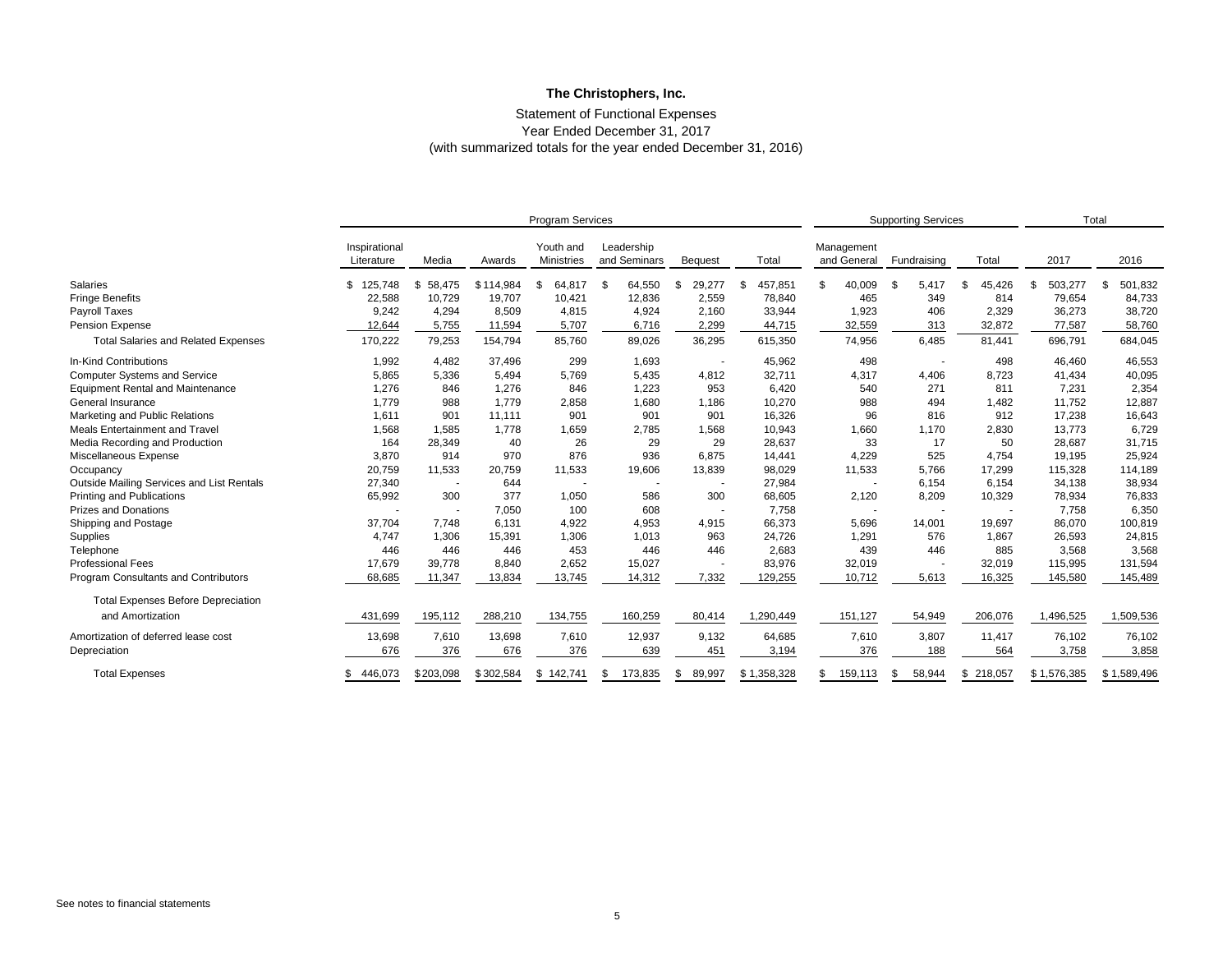# Statement of Cash Flows Year Ended December 31, 2017 (with comparative amounts for the year ended December 31, 2016)

|                                                                             | 2017              | 2016                  |
|-----------------------------------------------------------------------------|-------------------|-----------------------|
| <b>CASH FLOWS FROM OPERATING ACTIVITIES</b>                                 |                   |                       |
| Change in net assets                                                        | (174, 920)<br>\$  | (356, 363)<br>\$      |
| Adjustments to reconcile change in net assets                               |                   |                       |
| to net cash from operating activities                                       |                   |                       |
| Net realized and unrealized gain on investment                              | (353, 638)        | (81, 260)             |
| Depreciation and amortization                                               | 3,758             | 3,858                 |
| Bad debt expense                                                            | 6,000             | 17,500                |
| Amortization of deferred lease costs                                        | 76,102            | 76,102                |
| Amortization of deferred rent                                               | (36, 972)         | (26, 454)             |
| Changes in operating assets and liabilities                                 |                   |                       |
| Pledges receivable<br>Other assets                                          | 78,306<br>(9,715) | (142, 950)            |
|                                                                             | 1,373             | (1, 274)<br>(26, 238) |
| Accounts payable and accrued expenses<br>Net Cash from Operating Activities | (409, 706)        | (537,079)             |
|                                                                             |                   |                       |
| <b>CASH FLOWS FROM INVESTING ACTIVITIES</b>                                 |                   |                       |
| Net change in beneficial interests in trusts                                | (3,059)           | 597                   |
| Purchases of investments                                                    | (109, 497)        | (59, 833)             |
| Proceeds from sale of investments                                           | 518,518           | 500,000               |
| Net Cash from Investing Activities                                          | 405,962           | 440,764               |
| Net Change in Cash                                                          | (3,744)           | (96, 315)             |
| <b>CASH</b>                                                                 |                   |                       |
| Beginning of Year                                                           | 78,771            | 175,086               |
| End of Year                                                                 | \$<br>75,027      | 78,771<br>\$          |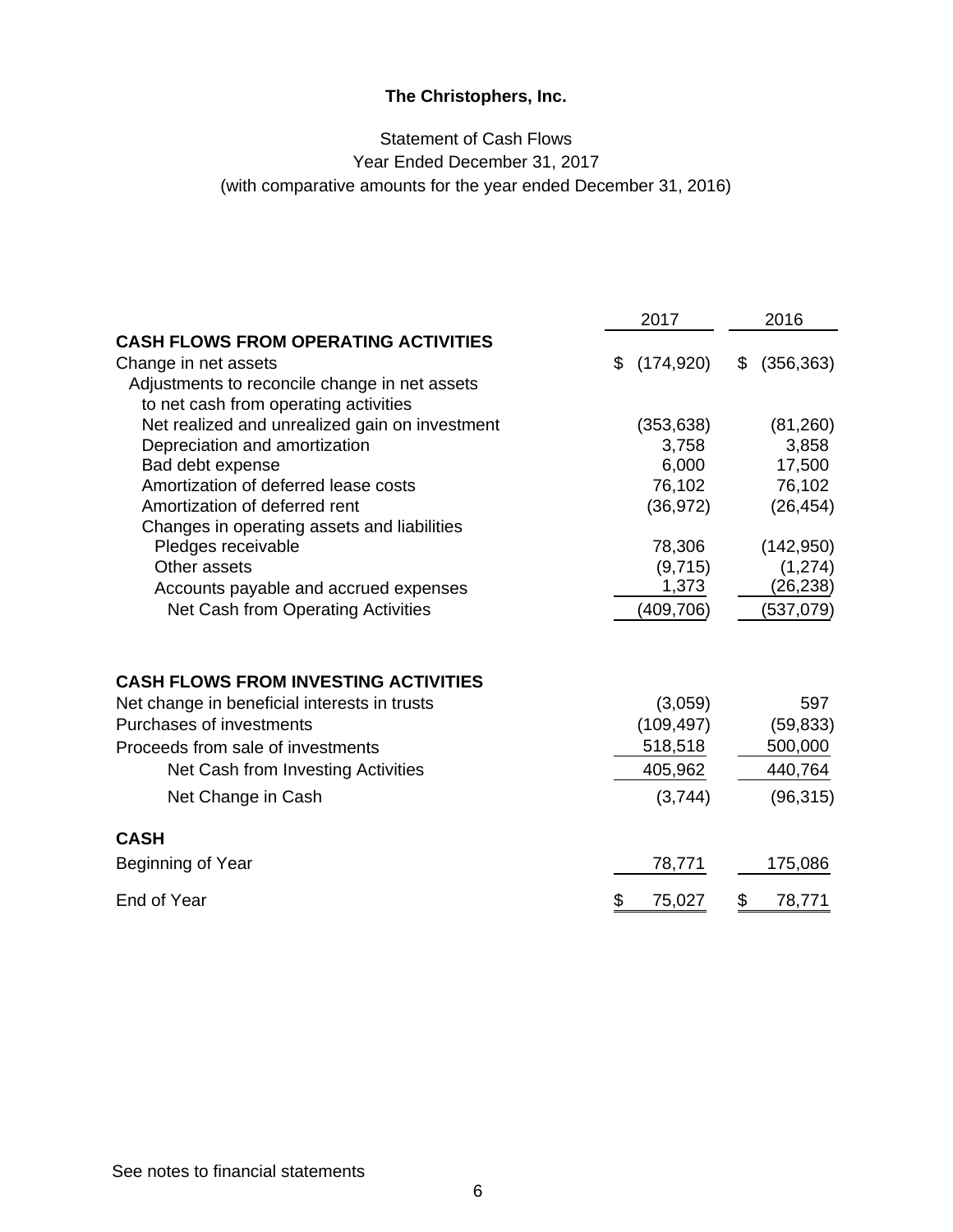Notes to Financial Statements December 31, 2017 and 2016

## **1. Organization**

The Christophers, Inc. (the "Christophers") is a New York not-for-profit membership corporation. The objective of the Christophers is to enlist the services of all persons of goodwill to show personal responsibility by word and action for the promotion of humanistic ideals, which are congruent with the Judeo-Christian tradition. This objective is achieved primarily through the use of mass media.

The Christophers is exempt from income tax under Section  $501(c)(3)$  of the Internal Revenue Code, under a group exemption covering all agencies and instrumentalities and all educational, charitable and religious institutions operated, supervised or controlled by or in connection with The Roman Catholic Church in the United States, its territories and possessions. The Christophers has been classified as an organization that is not a private foundation. Accordingly, all contributions to the Christophers are fully deductible to the extent permitted under Internal Revenue Service regulations.

## **2. Summary of Significant Accounting Policies**

## *Basis of Presentation and Use of Management Estimates*

The accompanying financial statements have been prepared in accordance with accounting principles generally accepted in the United States of America ("U.S. GAAP"), which requires management to make estimates and assumptions that affect the reported amounts of assets and liabilities and disclosure of contingent assets and liabilities at the date of the financial statements and the reported amounts of revenues and expenses during the reporting period. Accordingly, actual results could differ from those estimates.

## *Cash and Cash Flows*

Cash for purposes of the statements of financial position and cash flows includes all short-term highly liquid investments with a maturity of ninety days or less at the time of purchase which are not intended for investment purposes.

## *Contributions*

Contributions are recorded when the unconditional promises to give are made. All contributions are available for unrestricted use unless specifically restricted by the donor. All donor-restricted contributions are reported as increases in temporarily or permanently restricted net assets depending on the nature of the restrictions. When a restriction expires, temporarily restricted net assets are reclassified to unrestricted net assets.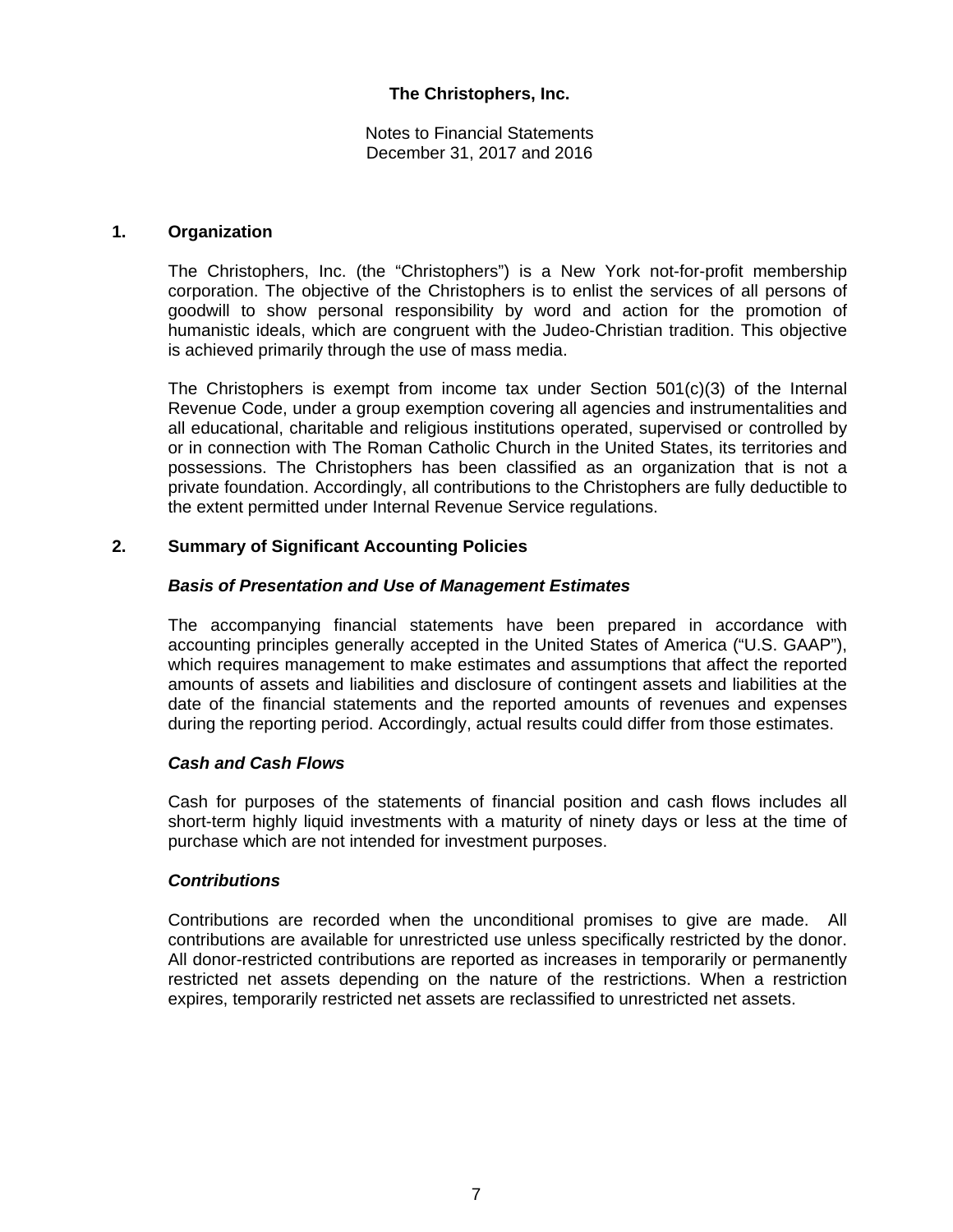Notes to Financial Statements December 31, 2017 and 2016

## **2. Summary of Significant Accounting Policies** *(continued)*

## *In-kind Contributions and Donated Services*

In-kind contributions are recorded as income and expenses at the time the items are received, which is also the time they are placed into service. Donated services are reported as income at their fair value if such services create value or would have been purchased if not provided by donation, require specialized skills, and are provided by individuals possessing such specialized skills. In-kind contributions and donated services amounted to \$46,460 and \$46,553 for the year ended December 31, 2017 and 2016, respectively.

## *Pledges Receivable and Allowance for Uncollectible Receivables*

 Pledges receivable are stated at the amount management expects to collect from outstanding balances. Management provides for probable uncollectible amounts through a provision for bad debt expense and an adjustment to a valuation allowance based on its assessment of the current status of individual accounts. Balances that remain outstanding after management has used reasonable collection efforts are written off through a charge to the valuation allowance and a reduction in accounts receivable. At December 31, 2017 and 2016, the allowance for uncollectible receivables was \$23,500 and \$17,500. All receivables are expected to be collected within one year.

## *Fair Value Measurements*

The Christophers follows U.S. GAAP guidance on Fair Value Measurements which defines fair value and establishes a fair value hierarchy organized into three levels based upon the input assumptions used in pricing assets. Level 1 inputs have the highest reliability and are related to assets with unadjusted quoted prices in active markets. Level 2 inputs relate to assets with other than quoted prices in active markets which may include quoted prices for similar assets or liabilities or other inputs which can be corroborated by observable market data. Level 3 inputs are unobservable inputs and are used to the extent that observable inputs do not exist.

## *Investments Valuation*

Investments are stated at fair value.

## *Investment Income Recognition*

Purchases and sales of securities are recognized on a trade-date basis. Interest income is recognized on the accrual basis. Realized and unrealized gains and losses are included in the determination of the change in net assets.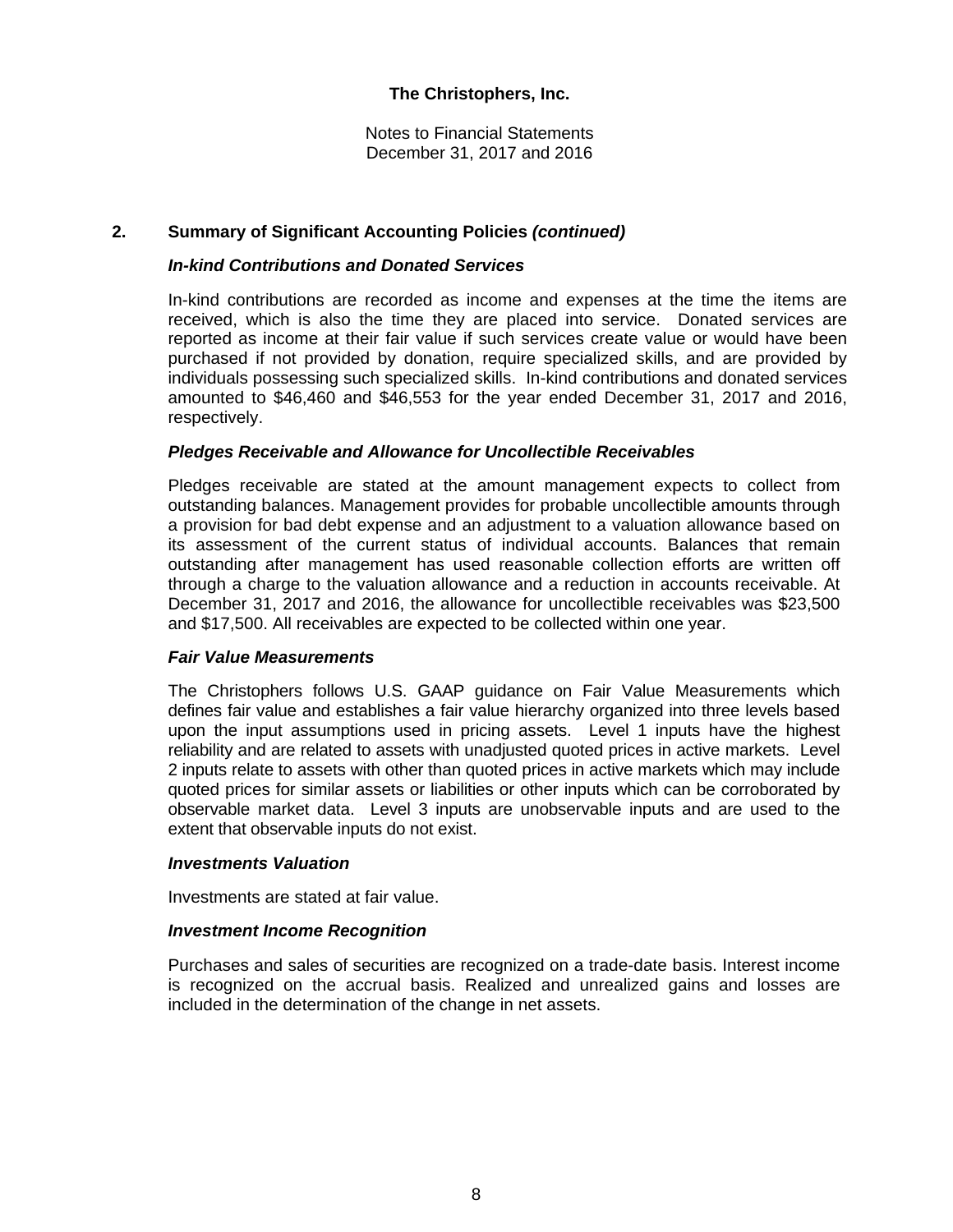Notes to Financial Statements December 31, 2017 and 2016

## **2. Summary of Significant Accounting Policies** *(continued)*

## *Property and Equipment*

Property and equipment is stated at cost, less accumulated depreciation. Depreciation is provided principally on the straight-line method over the estimated useful lives of assets. The Organization capitalizes expenditures for property and equipment with a cost in excess of \$1,000. Capitalized leased assets are amortized on the straight-line method over the estimated useful life of the asset. Costs for repairs and maintenance are charged to expense as incurred. Leasehold improvements are amortized on the straightline method over the term of the lease or useful life, whichever is shorter.

## *Concentrations of Credit Risk*

Financial instruments which potentially subject the Christophers to concentrations of credit risk consist of money market accounts, pledges receivable and investment securities. The Christophers places its temporary cash and money market accounts with financial institutions and at times a portion of the funds may not be insured by the Federal Deposit Insurance Corporation.

## *Allocation of Functional Expenses*

Expenses are charged directly to each program when incurred. Expenditures, which benefit multiple functions and are not easily identifiable to a particular function, are allocated to those several functions based on the relative attribution of employee efforts and/or in some instances based on the proportion of office space used.

## *Accounting for Uncertainty in Income Taxes*

The Christophers recognizes the effect of income tax positions only if those positions are more likely than not to be sustained. Management has determined that the Christophers had no uncertain tax positions that would require financial statement recognition. The Christophers is no longer subject to examinations by the applicable taxing jurisdictions for periods prior to 2014.

## *Deferred Rent*

Rent expense is amortized ratably over the lease term. Deferred rent represents the difference between the cash payments for the office lease and the amounts expensed in the financial statements which, pursuant to U.S. GAAP is computed on a straight-line basis over the lease term.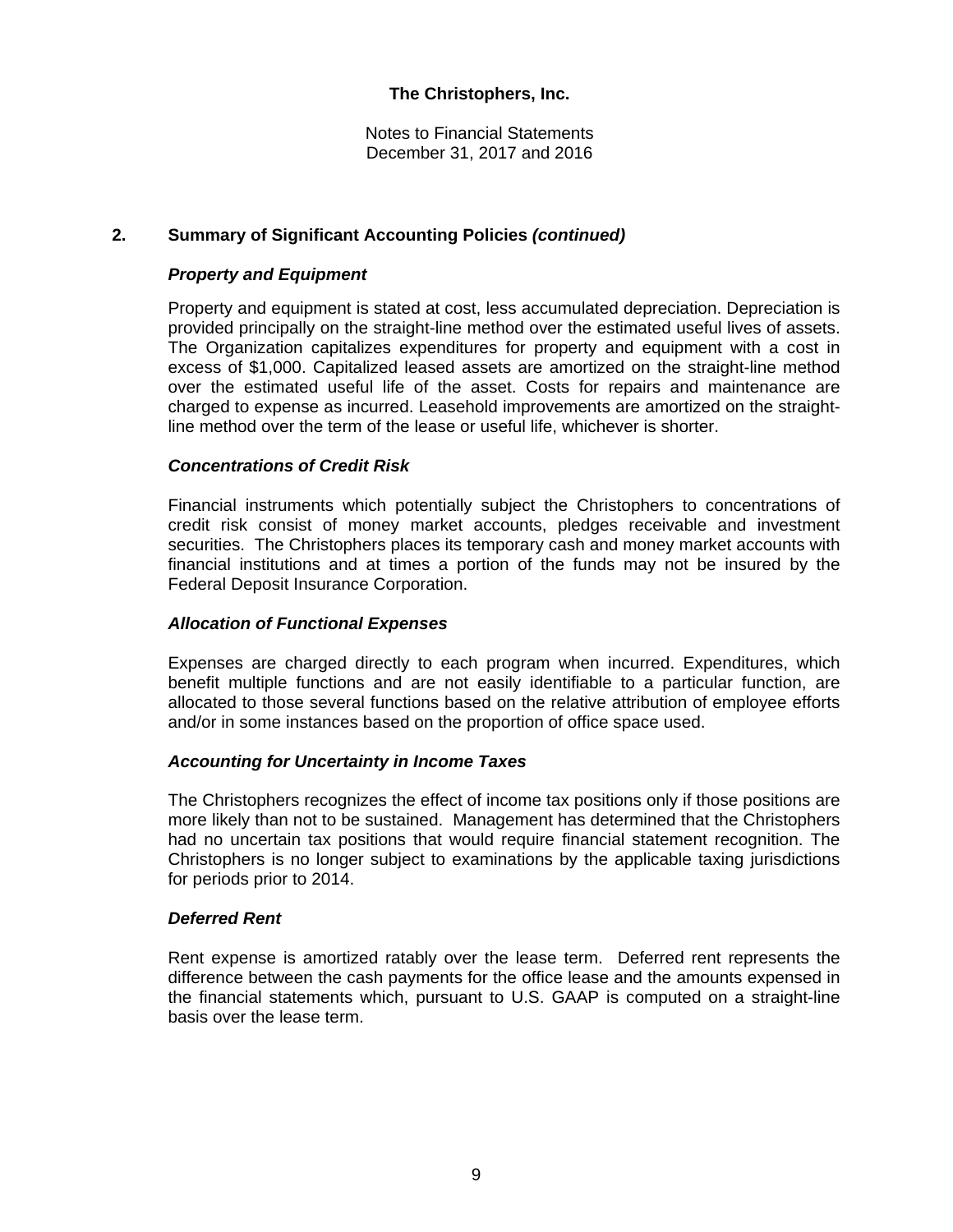Notes to Financial Statements December 31, 2017 and 2016

## **2. Summary of Significant Accounting Policies** *(continued)*

## *Deferred Lease Costs*

Deferred lease costs represent lease modification costs incurred in connection with the extension of The Christophers' office lease which is being amortized on a straight-line basis over the lease term.

## *Subsequent Events Evaluation by Management*

Management has evaluated subsequent events for disclosure and/or recognition in the financial statements through the date that the financial statements were available to be issued, which date is October 30, 2018.

## *Reclassifications*

Certain prior period information has been reclassified to conform to current year presentation.

#### **3. Investments and Fair Value Measurements**

The following are the major categories of financial instruments measured at fair value based on inputs at December 31:

|                                  |                         | 2017                               |              |             |
|----------------------------------|-------------------------|------------------------------------|--------------|-------------|
|                                  | Quoted                  |                                    |              |             |
|                                  |                         | Prices in Active Significant Other | Significant  |             |
|                                  | Markets for             | Observable                         | Unobservable |             |
|                                  | <b>Identical Assets</b> | Inputs                             | Inputs       |             |
|                                  | (Level 1)               | (Level 2)                          | (Level 3)    | Total       |
| Level 1 money market investments | \$<br>1,970,288         | \$                                 | \$           | \$1,970,288 |
| Investments in common stock      | 2,120,119               |                                    |              | 2,120,119   |
| Mutual Funds                     | 815,580                 |                                    |              | 815,580     |
| Government and agency bonds      |                         | 617,038                            |              | 617,038     |
| Corporate bonds                  |                         | 787,865                            |              | 787,865     |
| Beneficial interests in trust    |                         |                                    | 55,566       | 55,566      |
| Total at Fair Value              | 4,905,987               | 1,404,903                          | \$<br>55,566 | 6,366,456   |
| Interest & dividend receivable   |                         |                                    |              | 10,747      |
| Total Investments and Value of   |                         |                                    |              |             |
| Beneficial Interest in Trust     |                         |                                    |              | \$6,377,203 |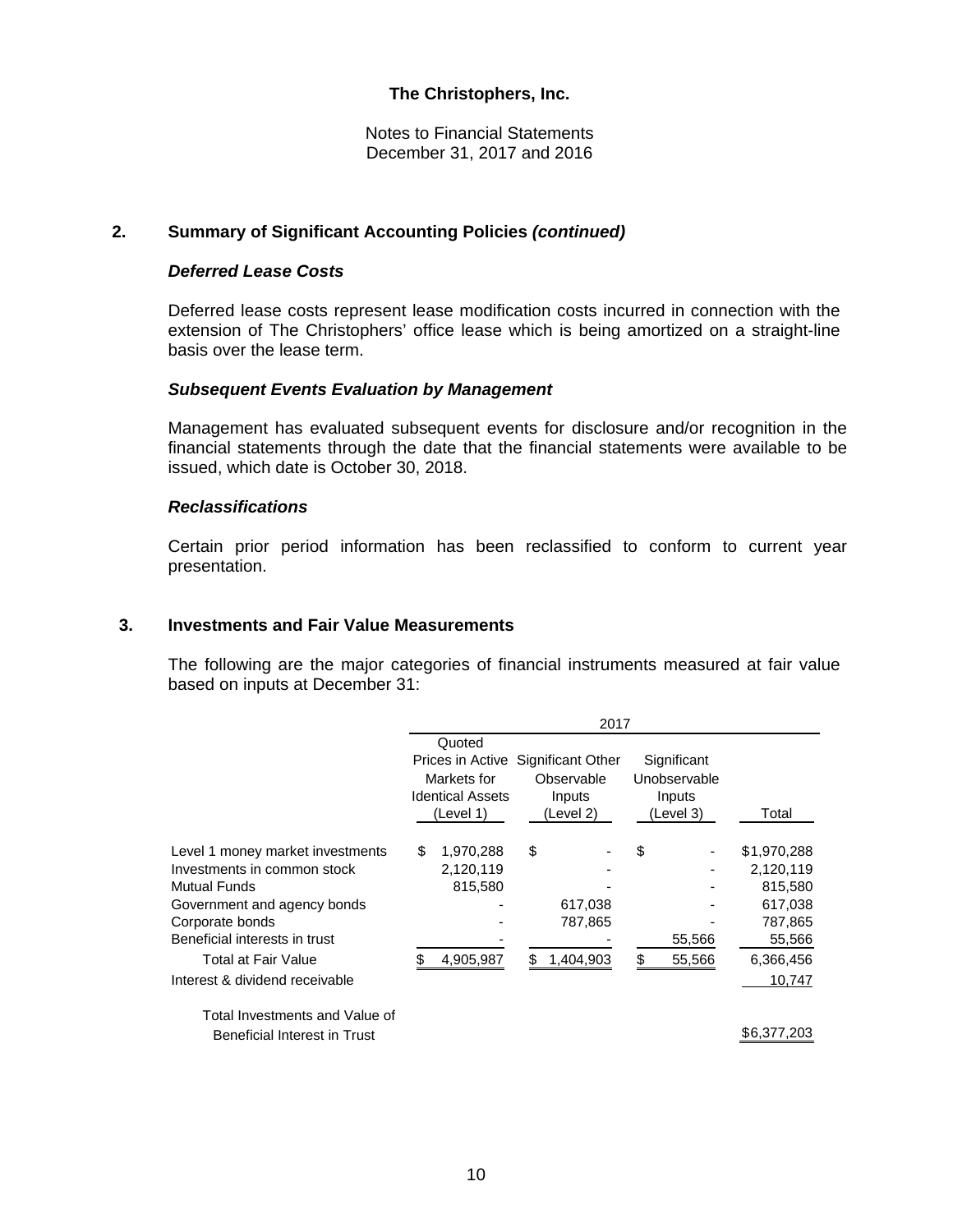Notes to Financial Statements December 31, 2017 and 2016

## **3. Investments and Fair Value Measurements** *(continued)*

|                                                                                                                                                                           |    |                                                                              | 2016                     |                                       |                                                                       |
|---------------------------------------------------------------------------------------------------------------------------------------------------------------------------|----|------------------------------------------------------------------------------|--------------------------|---------------------------------------|-----------------------------------------------------------------------|
|                                                                                                                                                                           |    | Quoted                                                                       |                          |                                       |                                                                       |
|                                                                                                                                                                           |    | Prices in Active Significant Other<br>Markets for<br><b>Identical Assets</b> | Observable<br>Inputs     | Significant<br>Unobservable<br>Inputs |                                                                       |
|                                                                                                                                                                           |    | (Level 1)                                                                    | (Level 2)                | (Level 3)                             | Total                                                                 |
| Level 1 money market investments<br>Investments in common stock<br><b>Mutual Funds</b><br>Government and agency bonds<br>Corporate bonds<br>Beneficial interests in trust | S. | 2,441,257<br>1,331,224<br>1,073,214                                          | \$<br>815,923<br>705,906 | \$<br>52,507                          | \$2,441,257<br>1,331,224<br>1,073,214<br>815,923<br>705,906<br>52,507 |
| Total at Fair Value<br>Interest & dividend receivable                                                                                                                     |    | 4,845,695                                                                    | 1,521,829                | \$<br>52,507                          | 6,420,031<br>9,496                                                    |
| Total Investments and Value of<br>Beneficial Interest in Trust                                                                                                            |    |                                                                              |                          |                                       | \$6.429.527                                                           |

The following table summarizes the investment return for the year ending December 31:

|                                                                             | 2017                               | 2016                              |
|-----------------------------------------------------------------------------|------------------------------------|-----------------------------------|
| Dividend and interest income<br>Realized and unrealized gain on investments | 109,643<br>S<br>353,638<br>463,281 | 100,073<br>S<br>81,260<br>181,333 |
| Investment fees                                                             | (43, 518)                          | (39, 988)                         |
|                                                                             | 419,763<br>S                       | 141,345<br>S                      |

#### **4. Beneficial Interests in Trust**

The Christophers was also a beneficiary of a charitable trust during the year. The Christophers receives annual distributions which are included in unrestricted income. Future distributions from the trusts are subject to the Christophers' continuing to exist and function. The trust was held and managed by independent corporate trustees. The remaining permanently restricted trust amounts to \$55,566 and \$52,507 at December 31, 2017 and 2016, respectively.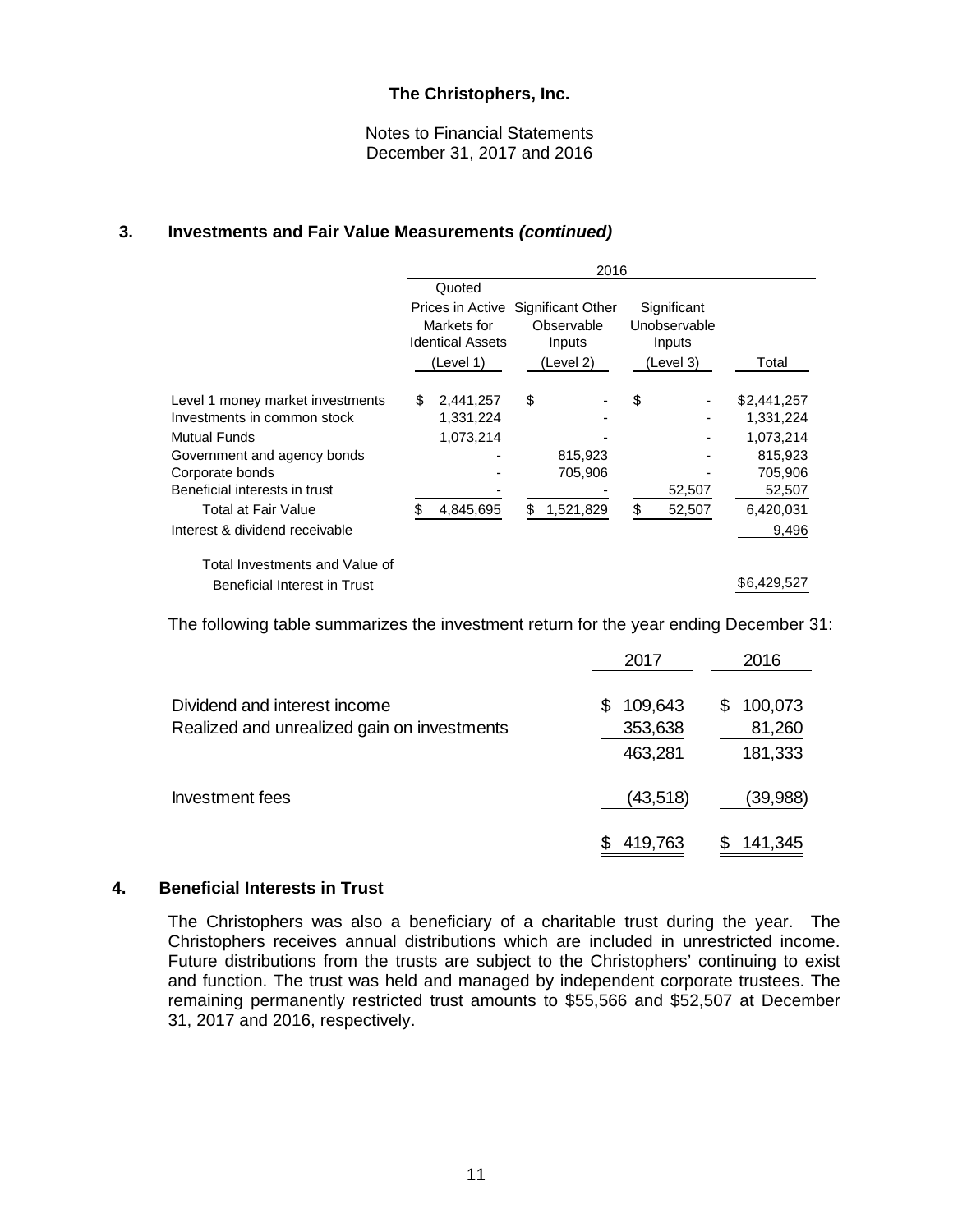Notes to Financial Statements December 31, 2017 and 2016

## **4. Beneficial Interests in Trust** *(continued)*

The trusts are invested in marketable equity and debt securities. The following is a reconciliation of the beginning and ending balances of beneficial interests, for the years ending December 31:

|                                                                     | 2017          | 2016   |  |
|---------------------------------------------------------------------|---------------|--------|--|
| Total beginning balance                                             | 52,507<br>SS. | 53,104 |  |
| Changes in beneficial interests<br>included in change in net assets | 3,059         | (597)  |  |
| Total ending balance                                                | 55,566        | 52,507 |  |

## **5. Property and Equipment**

Property and equipment consist of the following at December 31:

|                                     | 2017                               | 2016                               |
|-------------------------------------|------------------------------------|------------------------------------|
| Leasehold improvements<br>Equipment | \$<br>37,580<br>115,258<br>152,838 | \$<br>37,580<br>115,258<br>152,838 |
| Accumulated depreciation            | (135,301)<br>\$.<br>17,537         | (131,543)<br>S<br>21,295           |

## **6. Endowment Funds**

The Christophers is a beneficiary of a permanently restricted beneficial interest in a trust which is a donor-restricted fund whose purpose is to provide long term support to the Christophers. In classifying such funds for financial statement purposes as either permanently restricted, temporarily restricted or unrestricted net assets, the Board looks to explicit directions of the donor where applicable and the applicable provisions the New York State Prudent Management of Institutional Funds Act ("NYPMIFA").